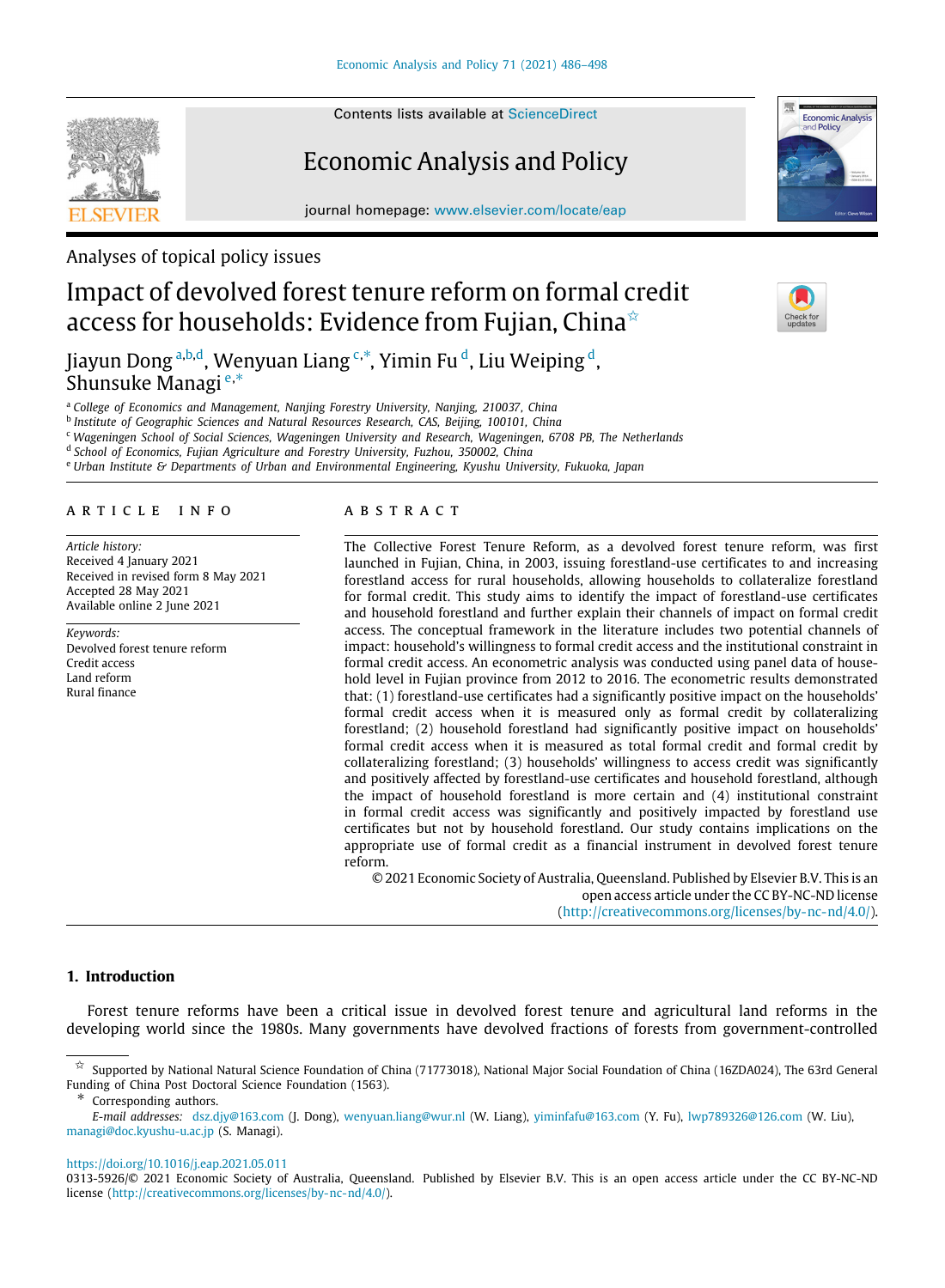agencies to local people in various ways [\(Fao,](#page-12-0) [2016](#page-12-0)). Policymakers and researchers expect that devolved forest tenure would benefit local people and improve forest management because local people are expected to be more capable of effectively regulating forest management issues than far-away, top-down, centralized institutions [\(Phelps et al.](#page-12-1), [2010;](#page-12-1) [Sikor and Nguyen](#page-12-2), [2007](#page-12-2)). In addition, liberal perspectives propose to secure property rights and increase land access for poor people [\(Boucher et al.](#page-12-3), [2005](#page-12-3)). By so doing, poor people could strengthen investment on land with entitled land and credit access by using land as collateral [\(K. Petracco and Pender](#page-12-4), [2009](#page-12-4); [Piza et al.](#page-12-5), [2015](#page-12-5)). Despite of this, allowing forestland as collateral for formal credit access is rarely an element in any policy package proposing devolved forest tenure reform.

China's Collective Forest Tenure Reform (CFTR) is a unique case of devolved forest tenure reform which allows to collateralize forestland for formal credit. Before CFTR, the government controlled forestry production by regulating committees of rural communities and requiring forestland in a community collectively owned by the community. The central government initiated CFTR in 2003 ([Yin et al.](#page-12-6), [2013](#page-12-6)) . While the government confirmed the ownership of rural community's forestland remained unchanged, the government reallocated plots of forestland from rural communities to rural households. Rural households have been granted with 30–50 years of use rights over forestland, including selling, leasing, and inheriting the use rights during the valid period. To confirm the security of household's use rights, rural households were issued with forestland-use certificate by government, with the possibility of renewal upon expiry. However, a critical problem after CFTR was that rural households lacked sufficient funds for forestry investment. To improve forestry investment, the government approved households to collateralize their forestland for credit in formal financial institutions in 2009 ([Central Committee of the Communist Party of China and State Council,](#page-12-7) [2008](#page-12-7); [People 's Bank](#page-12-8) [of China et al.](#page-12-8), [2009\)](#page-12-8). By so doing, formal financial institutions could accept forestland within valid period of use rights as legal collateral for loans. The amount of loans is determined by bilateral bargains between formal institutions and rural households.

Research on devolved forest tenure reform rarely discusses formal credit access. As one trend of devolved forest tenure reform, community-based forest management (CBFM) emphasizes forest management involving community members [\(Arts and de Koning](#page-11-0), [2017](#page-11-0); [Nygren,](#page-12-9) [2005](#page-12-9)). Thus, households credit access is not a focus in CBFM. CFTR in China represents another trend of devolved forest tenure reform by transferring forests from state to households, which is similar to securing property rights in agricultural land reforms ([Xu and Hyde](#page-12-10), [2018](#page-12-10)). [Besley](#page-12-11) [\(1995](#page-12-11)) hypothesized a positive connection between securing property rights of land and investment through collateralizing land. However, returns of forestry investment are less profitable compared to investment in agricultural land ([Xu and Hyde,](#page-12-10) [2018\)](#page-12-10).

Previous studies on CFTR mainly investigated the impact of CFTR on households' forestry investment. Evidence of CFTR has revealed that securing forestland positively contributes to households' willingness to pay for forestland and improves households' forestry inputs [\(Xie et al.,](#page-12-12) [2014,](#page-12-12) [2013](#page-12-13); [Yi et al.](#page-12-14), [2014\)](#page-12-14). In particular, [Liu et al.](#page-12-15) [\(2017\)](#page-12-15) considered collateralizing forestland for credit as a part of CFTR and observed that collateralizing forestland increases household labor and expenditure in forestry production. [Dong et al.](#page-12-16) ([2020\)](#page-12-16) showed that the collateralized forestland impacted positively on the amount of the forestland mortgage loan. However, it is still not clear whether, at household level, forestland mortgage loan increases total amount of formal credit or only crowds out other types of formal credit. Furthermore, current literature has not identified channels through which devolved forest tenure reform could impact on household's formal credit access.

This paper focuses on the following research question: what has been the impact of CFTR on a household's formal credit access? By answering this research question, this study can provide implications on devolved forest tenure reforms. Devolving forests to rural households is only an initial step. Our analysis emphasizes the importance of bringing institutions closer to rural households and motivating rural household to participate in forest management. In particular, market-based financial institution is potentially promising to improve rural household's forest management by providing forestry investment. Our analysis could further reveal factors enabling and constraining formal credit access. In this way, our analysis will inspire future research and policy practices on properly bringing financial services closer to rural households in devolved forest tenure reform.

The remainder of this paper is organized as follows. Section [2](#page-1-0) briefly reviews devolved forest tenure reform and formal credit access in China. Section [3](#page-2-0) explains our conceptual framework and variable measurements. Section [4](#page-5-0) describes the statistical information of the data set. Section  $5$  introduces the econometric methods for analysis. Section  $6$  presents the econometric results. Section [7](#page-9-0) summarizes and interprets econometric results in line with the conceptual framework and literature. Finally, Section [8](#page-11-1) concludes the paper.

# **2. Overview of devolved forest tenure reform and formal credit access in China**

<span id="page-1-0"></span>For decades, rural households in China have been irrelevant to formal credit access by collateralizing forestland. Since the late 1950s, China has established a centralized forestry system under which forests were controlled by state. Specifically, the central government restricted households in rural communities from owning forests. Instead, the government-stipulated forests in rural communities are exclusively owned and collectively managed by communities. In 1981, the central government implemented the first round of forest tenure reform by devolving forest management responsibilities from rural communities to households [\(Central Committee of Communist Party of China and Council,](#page-12-17) [1981\)](#page-12-17). However, in 1987, the central government had to cease the reform and reemphasized collective forest management by rural communities because of the reported deforestation [\(Liu et al.](#page-12-18), [2018](#page-12-18)). Later, even though China enacted the Guarantee Law in 1995, this law explicitly excluded the possibility of collateralizing forestland for credit.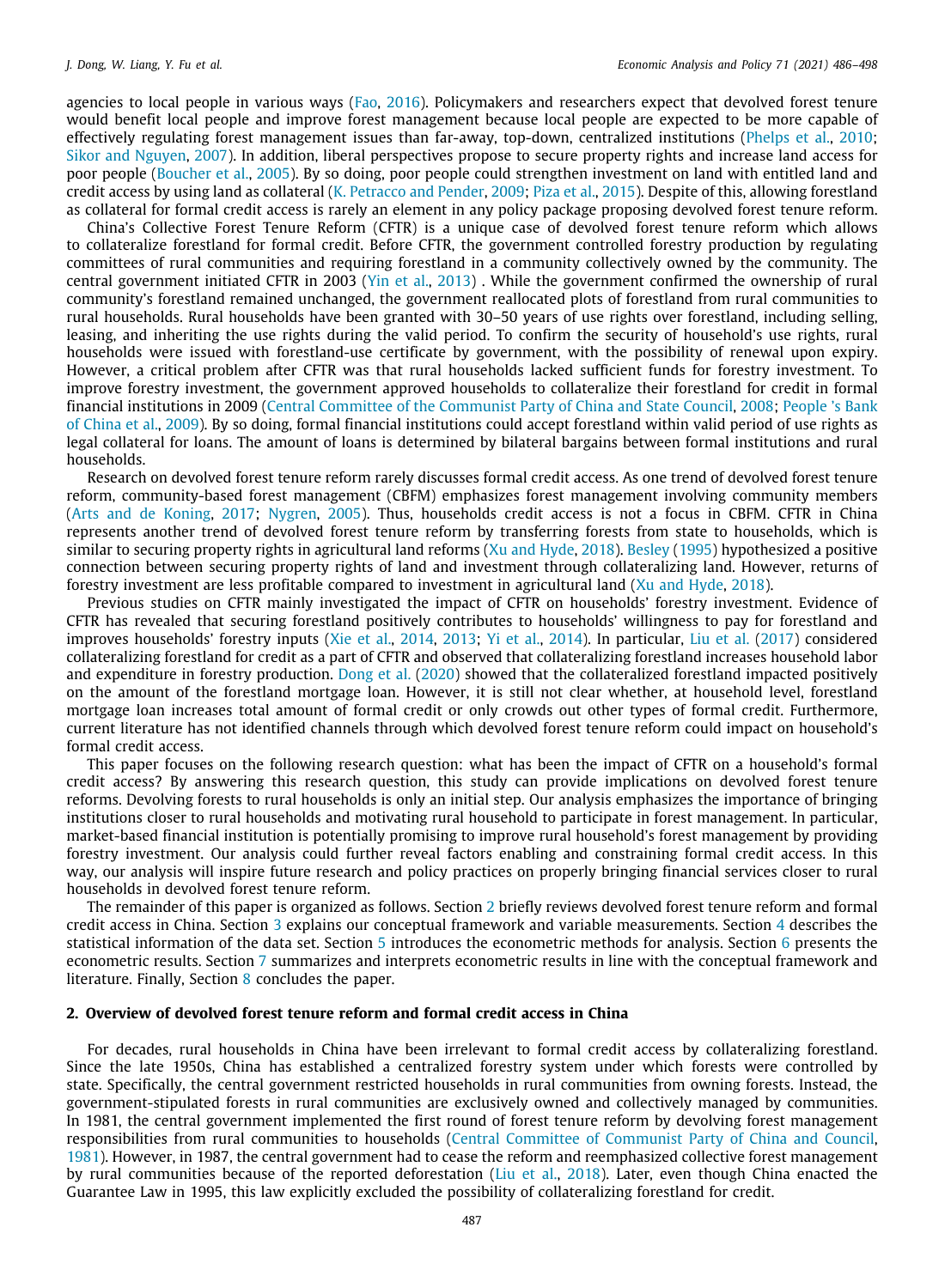

**Fig. 1.** Conceptual framework. *Source:* Adapted by authors.

<span id="page-2-1"></span>Only after CFTR can rural households collateralize forestland to access formal credit. While confirming that forests in rural communities remain community owned, CFTR comprised allocating parts of forestland from communities to households and issuing forestland-use certificates of allocated forestland for households. In 2009, the government allowed households to collateralize forestland for credit in formal financial institutions. In addition, the government urged formal financial institutions to lend based on the quality of forestland collateral when use rights over forestland is within valid period [\(People 's Bank of China et al.](#page-12-8), [2009](#page-12-8)).

Compared to the first round of forest tenure reform, the government has made distinguished achievements in CFTR, which contributes to market activities of collateralizing forestland for credit. First, the government implemented a gradual CFRT reform as it learned from the failures partly caused by haste in 1981. After conducting pilot reform in several counties of Fujian province in 2003 and Jiangxi province in 2004, the government became adequately prepared to implement CFTR nationwide in 2008, cautiously took 5 years to complete CFTR, and remedied problems after 2013. Second, unlike the uncertain expiry date of forestland use in the first round of forest tenure reform, the government in the second round of reform explicitly stated that a forestland-use certificates is valid for 70 years and can be prolonged at expiry date, stabilizing the expectation of both households and formal financial institutions. Third, forestland-use certificates are allowed for buying, selling, leasing, and collateralizing formal credit, which strengthens the value of forestland for households and formal financial institutions [\(Yin et al.](#page-12-6), [2013](#page-12-6)).

### **3. Conceptual framework and variable measurements**

<span id="page-2-0"></span>We establish our conceptual framework from a rapidly growing body of literature related to land reforms and households' formal credit access. Based on the literature review, we synthesize concepts and operationalize concepts into measurable variables in a coherent and cohesive way. In this way, we will begin by explaining the concepts and measurement of formal credit access and CFTR at the household level. Next, we illustrate theoretically how CFTR can impact a household's formal credit access through channels of impact and how channels of impact can be measured empirically.

Note that we introduce some variables of forest policy environment, community attributes, and household characteristics into the conceptual framework. As suggested in the literature, these variables could influence the functioning of land tenure reform and credit market ([Deinlnger and Binswanger](#page-12-19), [1999](#page-12-19); [Feder and Nishio](#page-12-20), [1998](#page-12-20)). By introducing these variables, we attempt to minimize the estimation bias in the later section of the econometric analysis. Finally, we summarize the conceptual framework in [Fig.](#page-2-1) [1](#page-2-1), the definitions of the variables in [Table](#page-3-0) [1,](#page-3-0) and the expected signs of impact in [Table](#page-4-0) [2](#page-4-0).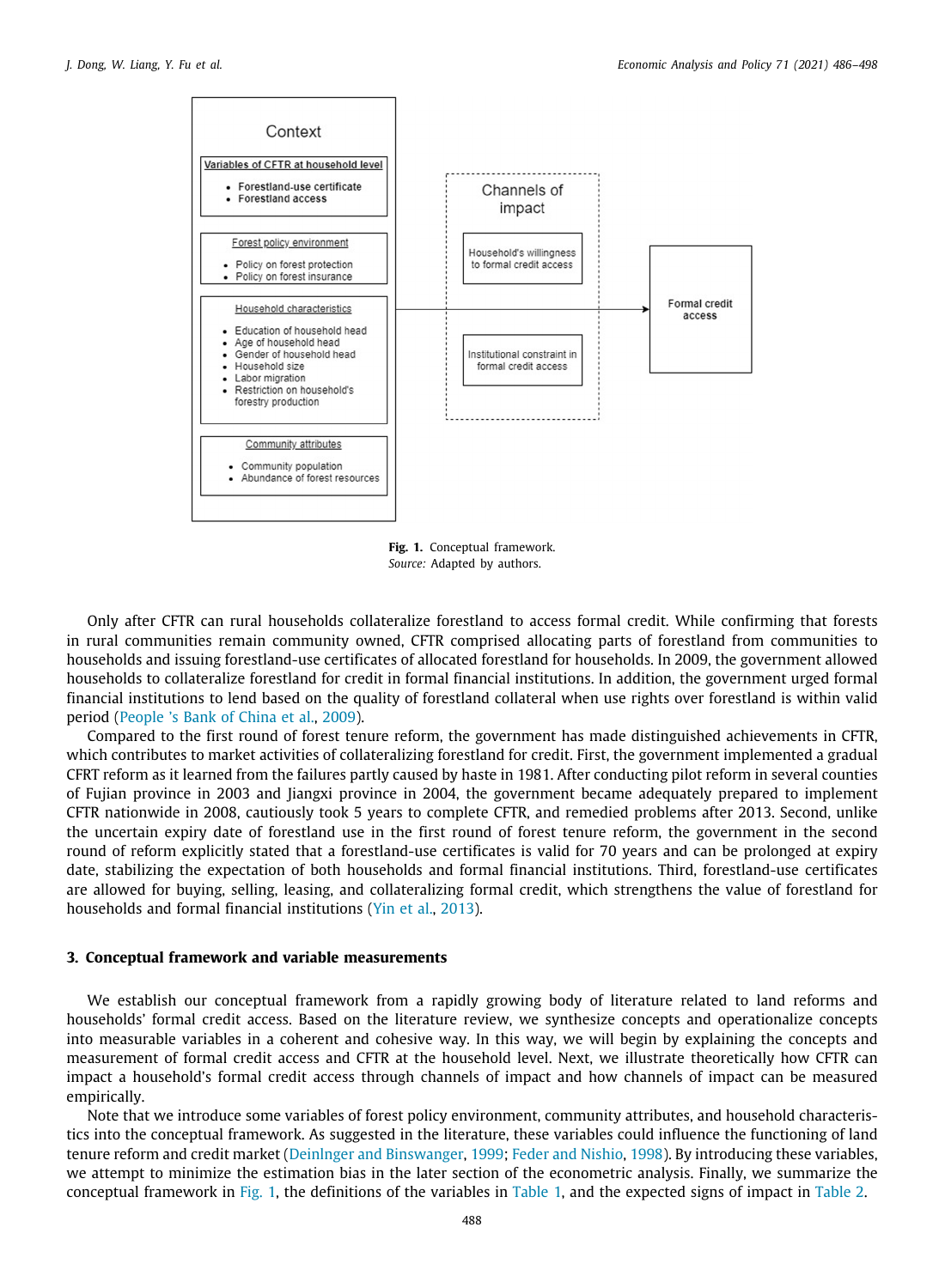<span id="page-3-0"></span>Definition of variables.

| Variable                                                  | Explanation                                                                                                                                                                                                                                             | Unit                                           |
|-----------------------------------------------------------|---------------------------------------------------------------------------------------------------------------------------------------------------------------------------------------------------------------------------------------------------------|------------------------------------------------|
| Formal credit access                                      |                                                                                                                                                                                                                                                         |                                                |
| FCCF<br>FC.                                               | Amount of household's formal credit by collateralizing forestland<br>Total amount of household's formal credit                                                                                                                                          | Yuan<br>Yuan                                   |
| Channels of impact                                        |                                                                                                                                                                                                                                                         |                                                |
| <b>WILLINGNESS</b>                                        | Household's willingness to formal credit access: no willingness $= 0$ ; uncertain willingness $=$<br>1; certain willingness $= 2$                                                                                                                       | Multinomial                                    |
| <b>DIFFICULTY</b>                                         | To what extent institutional constraint of formal credit access is difficult, responded by<br>households: easy = 0; a little difficult = 1; difficult = 2; extremely difficult = 3                                                                      | Multinomial                                    |
| Variables of CFTR                                         |                                                                                                                                                                                                                                                         |                                                |
| <b>FUC</b><br><b>FORESTLAND</b>                           | Proportion of certificated forestland to total household forestland<br>Household forestland                                                                                                                                                             | $0-1$ decimal<br>Ha                            |
| Forest policy environment                                 |                                                                                                                                                                                                                                                         |                                                |
| <b>EFOREST</b><br><b>FINSURANCE</b>                       | Proportion of ecological forests to total forestland within a county<br>Proportion of forestland with forest insurance to total forestland within a county                                                                                              | Percentage<br>Percentage                       |
| Household characteristics                                 |                                                                                                                                                                                                                                                         |                                                |
| EDU                                                       | Education of household head: primary school and below $= 0$ ; middle school $= 1$ ; high school<br>$=$ 2; college and above $=$ 3                                                                                                                       | Multinomial                                    |
| <b>AGE</b><br><b>GENDER</b><br><b>HSIZE</b><br>LMIGRATION | Age of household head<br>Gender of household head: male $= 1$ : female $= 0$<br>The number of household member<br>Proportion of out-migration labor to total household labors. A labor is a healthy household<br>member ranging from 16 to 60 years old | Unit: years<br>Binary<br>Person<br>0-1 decimal |
| <b>HEFOREST</b>                                           | Proportion of ecological forests to total household forestland                                                                                                                                                                                          | 0-1 decimal                                    |
| Community attributes                                      |                                                                                                                                                                                                                                                         |                                                |
| CPOP<br><b>FORPC</b>                                      | Community population<br>Forestland per capita in community                                                                                                                                                                                              | Person<br>Ha per capita                        |

# *3.1. Formal credit access and CFTR at the household level*

Two types of land tenure reform have been observed in the developing world since the 1980s: certification programs and land access for local people ([Boucher et al.,](#page-12-3) [2005](#page-12-3); [Deinlnger and Binswanger](#page-12-19), [1999\)](#page-12-19). Theoretically, certification enhances land security, and land access directly increases the amount of household land. Both can impact a household's formal credit access [\(Besley et al.](#page-12-21), [2012](#page-12-21); [Feder and Nishio,](#page-12-20) [1998\)](#page-12-20). In China, CFTR comprises both the forestland certification program and the scale-up of forestland access for households ([Yin et al.](#page-12-6), [2013\)](#page-12-6).

In this study, the formal credit access of households is measured in two ways. First, we measure the amount of households' formal credit by collateralizing forestland (FCCF). FCCF can confirm whether CFTR has activated a household's formal credit access. Second, we measure the amount of household's total formal credit (FC). FC can further confirm whether formal credit activated by CFTR only excluded other types of formal credit or generally improved household participation in the formal credit market.

The CFTR at the household level can be operationalized into two variables. First, to measure the household status of certification, we adopted a household's forestland-use certificates (FUC). FUC refers to the proportion of certified forestland to total household forestland. Second, FORESTLAND (household forestland) denotes the status of forestland access of households after CFTR.

# *3.2. Channels of impact: How can land reform impact formal credit access*

By reviewing the literature, we map two channels of impact wherein certification and land access can impact formal credit access. The first channel of impact is household's willingness to access formal credit. In this respect, initiation of certification and land access can catalyze formal credit mediated through household's willingness. Another channel of impact is the institutional constraints in the formal credit market.

We begin by household's willingness to access formal credit. First, certification may impact a household's willingness to access credit either positively or negatively. On the one hand, motivated by secured expectation of investment through land certification, households may increase willingness to access credit [\(Besley et al.](#page-12-21), [2012](#page-12-21); [Feder and Nishio](#page-12-20), [1998](#page-12-20)). On the other hand, current behavioral research suggests that people are averse to relinquishing their entitlements [\(Holden and](#page-12-22) [Bezu,](#page-12-22) [2014\)](#page-12-22). In line with our study, forestland-use certification may stimulate households' land loss aversion, making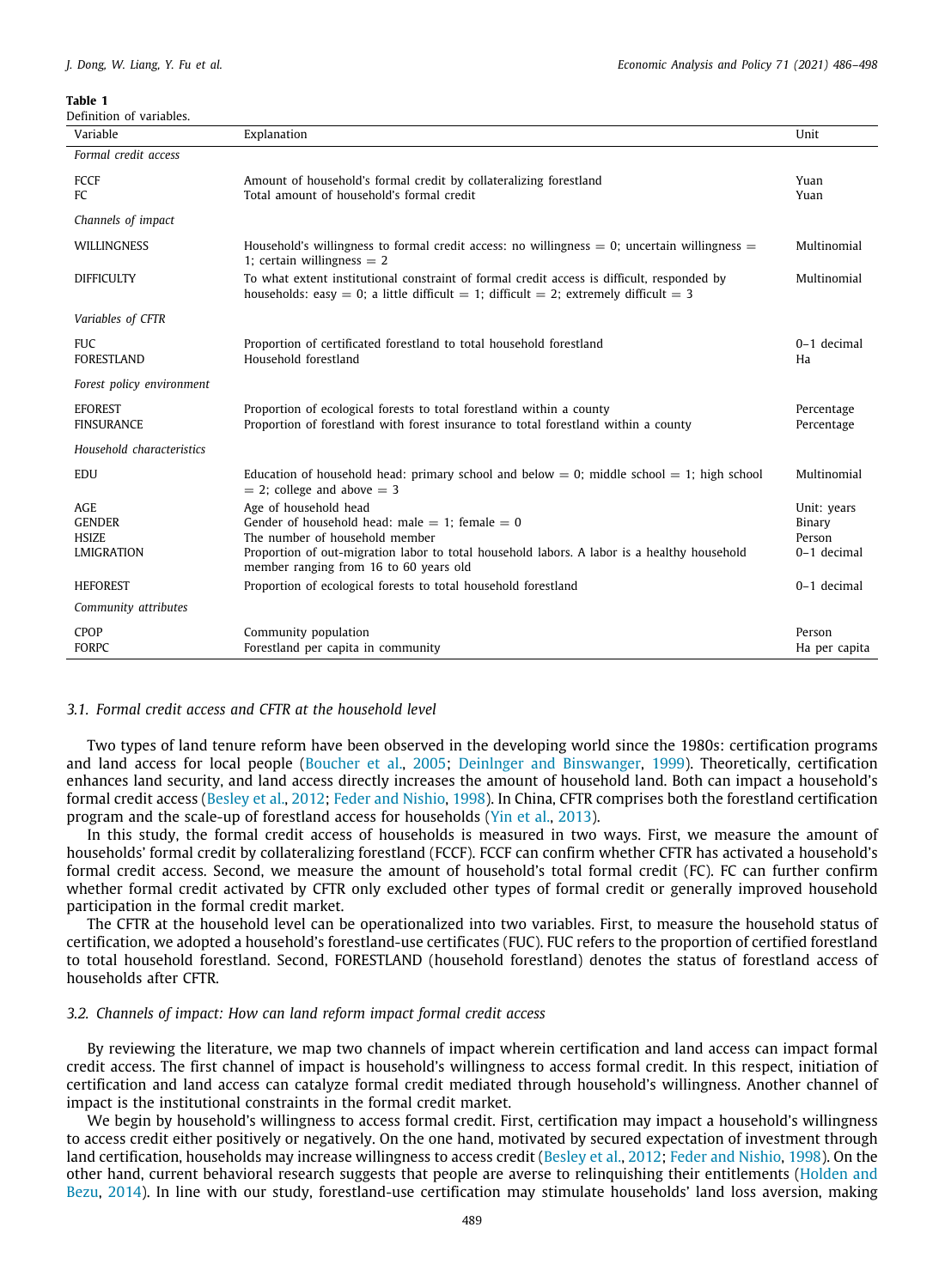<span id="page-4-0"></span>Expected signs on formal credit access and channels of impact.

| Variable                  | Expected sign on<br>formal credit access | Channels of impact                                                  |                                                               |
|---------------------------|------------------------------------------|---------------------------------------------------------------------|---------------------------------------------------------------|
|                           |                                          | Expected sign on household's<br>willingness to formal credit access | Expected sign on institutional<br>constraint in credit access |
| Variables of CFTR         |                                          |                                                                     |                                                               |
| <b>FUC</b>                | $+/-$                                    | $+/-$                                                               |                                                               |
| FORESTLAND                | $^{+}$                                   | $+$                                                                 |                                                               |
| Forest policy environment |                                          |                                                                     |                                                               |
| <b>EFOREST</b>            |                                          |                                                                     |                                                               |
| <b>FINSURANCE</b>         | $^{+}$                                   | $\hspace{0.1mm} +$                                                  | $^{+}$                                                        |
| Household characteristics |                                          |                                                                     |                                                               |
| EDU                       | $^{+}$                                   | $^{+}$                                                              |                                                               |
| AGE                       |                                          |                                                                     | $^+$                                                          |
| <b>GENDER</b>             | $+/-$                                    | $+/-$                                                               | $+/-$                                                         |
| MEMBER                    | $+/-$                                    | n/a                                                                 | $+/-$                                                         |
| LMIGRATION                | $+/-$                                    | $+/-$                                                               | n/a                                                           |
| <b>HEFOREST</b>           |                                          | n/a                                                                 | $+/-$                                                         |
| Community attributes      |                                          |                                                                     |                                                               |
| CPOP                      | $+/-$                                    | n/a                                                                 | $+/-$                                                         |
| FORPC                     | $+/-$                                    | $^{+}$                                                              | $^+$                                                          |

Note: "+" refers to expected positive impact.

''−'' refers to expected negative impact.

"+/-" refers to positive or negative impact.

"n/a" means concrete expectation is not available.

The expected signs on formal credit access is a synthesis from the expected signs on channels of impact.

[Table](#page-4-0) [2](#page-4-0) is produced by authors based on literature review.

households less willing to collateralize forestland for credit. Second, land access is expected to increase households' willingness to access formal credit because greater land access motivates households to invest in improving productivity [\(Barslund and Tarp](#page-12-23), [2008](#page-12-23)).

Next, we introduce institutional constraints. Certification programs mitigate institutional constraints because financial institutions consider secured land qualified as collateral ([Feder and Nishio,](#page-12-20) [1998;](#page-12-20) [Kemper et al.](#page-12-24), [2015](#page-12-24); [Piza et al.,](#page-12-5) [2015\)](#page-12-5). Additionally, a large amount of land increases the likelihood for a household to access to formal credit by meeting credit requirements ([Bardhan and Rudra](#page-12-25), [1978](#page-12-25); [Hussain and Thapa](#page-12-26), [2012](#page-12-26); [Menkhoff et al.,](#page-12-27) [2006](#page-12-27); [Stiglitz,](#page-12-28) [2016\)](#page-12-28).

In summary, the impact of forestland-use certificates on formal credit access may be either positive or negative because of the opposite impact of the two channels. Moreover, the impact of forestland access on formal credit access is expected to be positive.

Considering variable measurement, we adopted two variables to operationalize the channels of impact. The first variable is the household's willingness to access formal credit (*WILLINGNESS*). WILLINGNESS is designed as an ordered variable: no willingness  $= 0$ ; uncertain willingness  $= 1$ ; certain willingness  $= 2$ . Another variable is difficulty regarding institutional constraints in formal credit access responded by households (*DIFFICULTY*). *DIFFICULTY* is designed as an ordered variable: easy  $= 0$ , a little difficult  $= 1$ , difficult  $= 2$ , extremely difficult  $= 3$ . Therefore, by using WILLINGNESS and DIFFICULTY, we can clarify whether a change in a household's formal credit access is caused by a household's willingness to overcome institutional constraints in the formal credit market.

# *3.3. Forest policy environment*

As pointed out, the functioning of rural credit market is impacted related government policies. In our case, household' formal credit access is potentially impacted by forest policies which determine the value of forestland. In particular, forest protection policy could influence the value of forestland. In China, forests are officially classified into commercial use and ecological protection. If a parcel of household forestland is designated under ecological protection, timber harvest will be constrained on this parcel of forestland. Therefore, a region with a higher proportion of forests under ecological protection will possibly experience institutional constraints in households' credit access. With respect to measurement, the proportion of ecological forests to total forestland in a county (**EFOREST**) is used to denote the extent to which a household is influenced by official ecological protection.

Forest insurance is another policy which could determine the value of forestland. Following the CFTR, the Chinese government has officially provided forest insurance for local households to lower the risk of household forest management. In this way, forestland with forest insurance is considered reliable collateral, making households more willing to and facilitate their access credit. We use the proportion of forestland with forest insurance (**FINSURANCE**) in a county to measure forest insurance.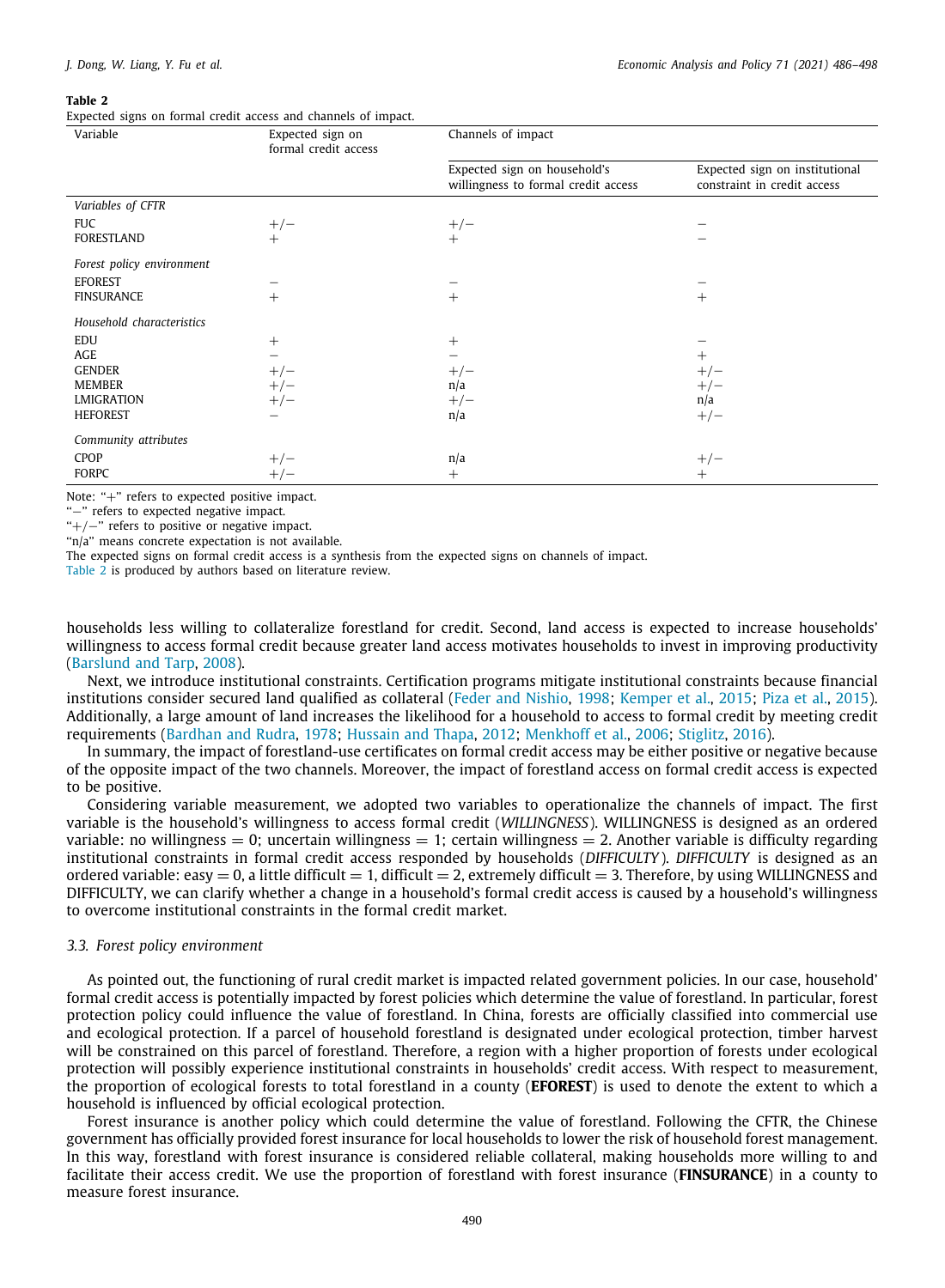### *3.4. Household characteristics*

Household characteristics could alter household decisions of participating in credit market and determine the qualification of households in credit market. Education level is a critical household characteristic. The education level of households can help a household comprehend financial information and thus increase their willingness to access formal credit. Moreover, education can ease the institutional constraint of households as formal financial institutions may consider the education as indicators of the households' capacity credit repayment ([Barslund and Tarp,](#page-12-23) [2008;](#page-12-23) [Goetz and Gupta,](#page-12-29) [1996;](#page-12-29) [Mpuga,](#page-12-30) [2010](#page-12-30); [Okten and Osili,](#page-12-31) [2004](#page-12-31)). Hence, education level of household is expected to have a positive impact on formal credit access. With respect to measurement, education of household head (**EDU**) is used to measure the education level: primary school and below  $= 0$ ; middle school  $= 1$ ; high school  $= 2$ ; college and above  $= 3$ .

The second variable is the age of the household head. The age of the household head is negatively associated with willingness to access formal credit as household heads tend to become risk averse along with getting older. Additionally, aging household heads may experience more institutional constraints. Formal financial institutions may consider aging household heads as less capable of repaying credit [\(Mpuga,](#page-12-30) [2010;](#page-12-30) [Okten and Osili](#page-12-31), [2004](#page-12-31)). Therefore, in theory, age has a negative impact on formal credit. Age of household head (**AGE**) is measured as the current age of the household head.

The third variable is the gender of the household head. The impact of gender of the household head on the willingness to access to formal credit is indefinite because gender is cultivated by culture ([Radhakrishnan,](#page-12-32) [2015\)](#page-12-32). In addition, some studies reported that women were discriminated in credit markets, while some studies did not reach the conclusion ([Goetz](#page-12-29) [and Gupta,](#page-12-29) [1996](#page-12-29); [Muravyev et al.](#page-12-33), [2009](#page-12-33); [Radhakrishnan,](#page-12-32) [2015\)](#page-12-32). Hence, gender impacts indefinitely on formal credit access. Finally, the gender of household head (**GENDER**) is measured as follows: male  $= 1$ ; female  $= 0$ .

The fourth variable is household size. Instead of discussing the impact of household size on household willingness, the current literature focuses on institutional constraints wherein household size impacts formal credit. Larger household size may reduce institutional constraints by helping household members locate credit information ([Okten and Osili,](#page-12-31) [2004\)](#page-12-31). On the other hand, when the household size increases, each household member possesses less resources and thus less qualified in credit markets [\(Mpuga,](#page-12-30) [2010](#page-12-30)). In this study, household size (**HSIZE**) is measured as the number of household members officially registered at the same household.

The fifth variable is labor migration. As suggested in the literature, labor migration out of rural communities may stimulate willingness to access credit for sustaining the life of migration ([Phan,](#page-12-34) [2012](#page-12-34)). In contrast, labor migration is often driven by off-farm jobs with high payment. As a result, household members in rural communities may replace credit access with remittances from migrated household members ([De Brauw and Rozelle,](#page-12-35) [2008](#page-12-35)). Therefore, the impact of labor migration on formal credit access is contingent. In this study, labor migration (**LMIGRATION**) is measured as the proportion of out-migration labor to total household labor.

The sixth variable is the restriction on households' forestry production. Households with more forestland under ecological protection will be less likely to conduct forestry production, especially timber harvest, experiencing more severe institutional constraints and thus reducing formal credit access [\(Liu et al.](#page-12-36), [2016\)](#page-12-36). With respect to measurement, the proportion of ecological forests to total forestland within a household (**HEFOREST**) is used to denote the extent to which a household is influenced by official ecological protection.

#### *3.5. Community attributes*

The first variable of community attributes is the community population. With a larger community population, information about credit can spread faster, mediated through social networks and social imitation. Additionally, a larger community population may help households overcome institutional constraints of credit access by scaling up the household's social network. However, a larger community population may exacerbate institutional constraints in credit access. With the growing community population, households may need to increase efforts to maintain ties with the community and thus dampen their productivity, which signals the lack of qualification ([Okten and Osili](#page-12-31), [2004;](#page-12-31) [Wydick](#page-12-37) [et al.,](#page-12-37) [2011\)](#page-12-37). In this study, the community population (**CPOP**) is measured as the number of people officially registered in a community.

The second variable is the abundance of forest resources. We introduce the abundance of forest resources into the framework because of the debate on whether natural resource abundance is a blessing or curse for financial development. In theory, resource abundance increases the willingness to access formal credit and overcome institutional constraints. However, resource abundance may aggravate institutional constraints when resource abundance induces corruption [\(Badeeb et al.,](#page-11-2) [2017](#page-11-2); [Bhattacharyya and Hodler](#page-12-38), [2014\)](#page-12-38). Therefore, the abundance of forest resources has a contingent impact on formal credit access. In this study, we introduce forestland per capita in the community (**FORPC**) to denote the abundance of forest resources.

#### **4. Data description**

<span id="page-5-0"></span>In this study, we used a panel data set of household level in Fujian province produced from a program, Monitoring Program of Collective Forest Tenure Reform (MPCFTR), in 2012, 2013, 2014, 2015, and 2016. The State Forestry Administration (SFA) took the leading work in MPCFTR, using a strategy of stratified random sampling. As the first step, ten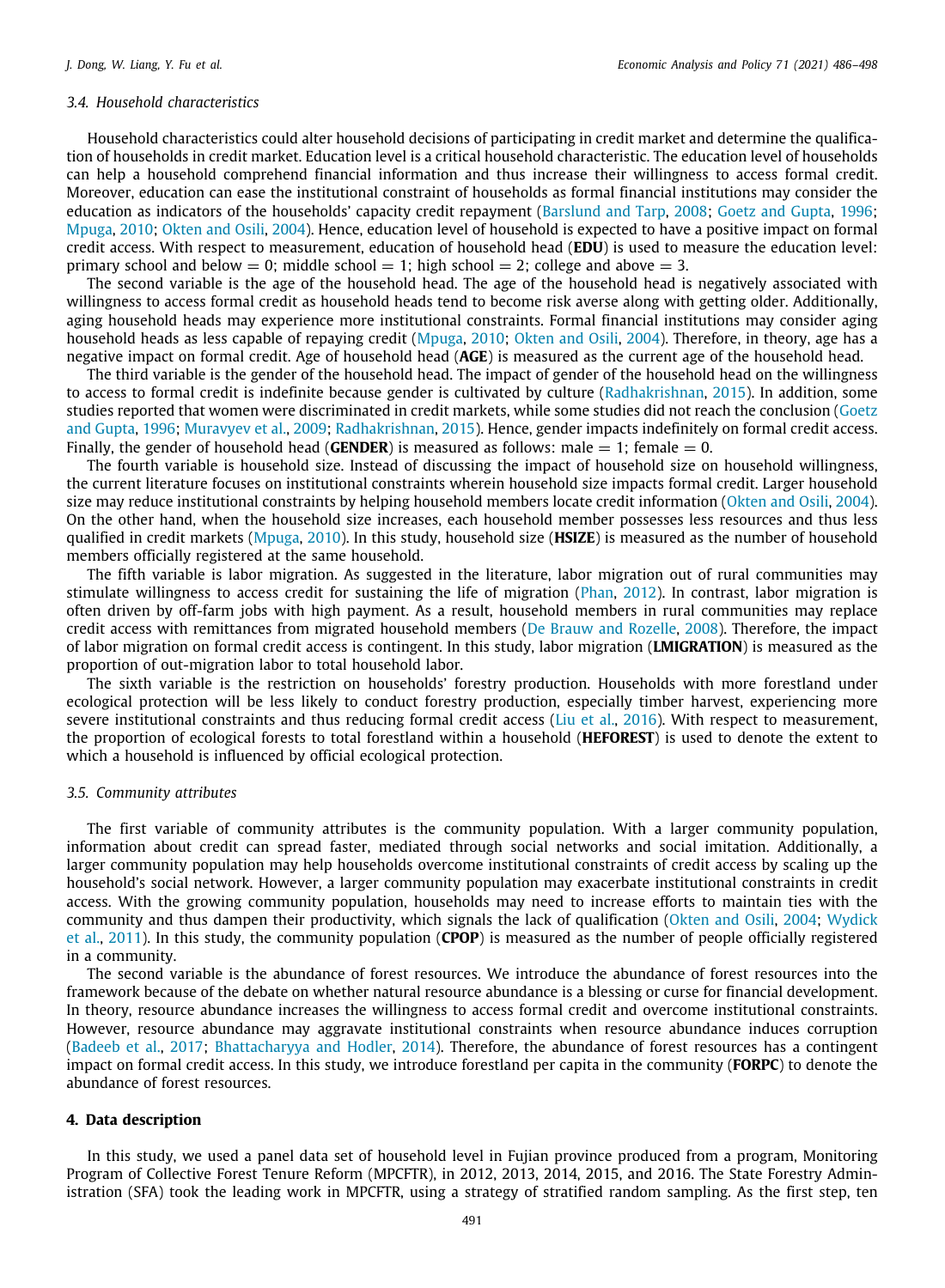<span id="page-6-0"></span>

| Table |  |
|-------|--|
|-------|--|

| Descriptive statistics of variables. |
|--------------------------------------|
|--------------------------------------|

| bescriptive statistics or variables.<br>Variable | Mean   | S.D.   | Unit          |
|--------------------------------------------------|--------|--------|---------------|
| Formal credit access                             |        |        |               |
| FCCF                                             | 8073   | 82531  | Yuan          |
| FC                                               | 34505  | 182855 | Yuan          |
| Channels of impact                               |        |        |               |
| <b>WILLINGNESS</b>                               | 0.652  | 0.911  | Multinomial   |
| <b>DIFFICULTY</b>                                | 1.229  | 1.364  | Multinomial   |
| Variables of CFTR                                |        |        |               |
| <b>FUC</b>                                       | 0.639  | 0.425  | 0-1 decimal   |
| <b>FORESTLAND</b>                                | 5.228  | 18.43  | Ha            |
| Forest policy environment                        |        |        |               |
| <b>EFOREST</b>                                   | 0.222  | 0.100  | $0-1$ decimal |
| <b>FINSURANCE</b>                                | 0.583  | 0.259  | 0-1 decimal   |
| Household characteristics                        |        |        |               |
| EDU                                              | 0.872  | 0.787  | Multinomial   |
| <b>AGE</b>                                       | 51.520 | 11.190 | Unit: years   |
| <b>GENDER</b>                                    | 0.958  | 0.201  | Binary        |
| <b>MEMBER</b>                                    | 4.717  | 1.820  | Unit: count   |
| <b>LMIGRATION</b>                                | 0.249  | 0.331  | 0-1 decimal   |
| <b>HEFOREST</b>                                  | 0.111  | 0.273  | 0-1 decimal   |
| Community attributes                             |        |        |               |
| <b>CPOP</b>                                      | 1497   | 1088   | Person        |
| <b>FORPC</b>                                     | 1.287  | 1.416  | Ha per capita |

Note: Please refer to [Table](#page-3-0) [1](#page-3-0) and Section [3](#page-2-0) for more detailed description of the variables.

counties in Fujian province were randomly selected. As the second step, five rural communities were randomly selected from each county. Finally, ten households were randomly surveyed from each rural community each year. Therefore, each cross section of our panel data comprises 500 households from 50 rural communities in 10 counties.

The data structure is an unbalanced panel data set. 1124 households were surveyed from 2012 to 2016. The data set contains 2435 observations. In each year, some households were rotated out from survey, and some were rotated in because of household changes. A total of 410 households were surveyed more than once during the five years, accounting for 36.48% of 1124 households.

The MPCFTR is particularly suitable for our analysis because of its large sample size and comprehensive survey questions for monitoring CFTR. In terms of our analysis, MPCFTR contains detailed data well in line with our research question, conceptual framework, and variables. In addition, the panel data with a large sample size gives us confidence in analyzing our research question consistently and robustly.

[Table](#page-6-0) [3](#page-6-0) reports the descriptive statistics. With respect to the dependent variables of credit access, the mean of the household's formal credit by collateralizing forestland was 8073 Yuan, while the standard deviation was 82,531 Yuan, reflecting a considerable variation in credit status among households. A similar and even more considerable variation was observed in the total amount of household's formal credit. Regarding core independent variables, an average of 63.9% of household forestland was titled with forestland-use certificates. The mean of the household forestland was approximately 5.2 ha. We will further discuss the annual trend of the above dependent variables and core independent variables in [Table](#page-6-0) [3](#page-6-0).

Additionally, [Table](#page-6-0) [3](#page-6-0) lists the statistical description of the forest policy environment, household characteristics, and community attributes. On forest policy environment, the average proportion of ecological forests to forestland was 22%, and the average of forestland with forest insurance to forestland was 58.33%. With regard to household characteristics, the mean EDU was approximately 0.9, indicating that the average education level of the household head was between primary school and middle school; the average age of the household head was approximately 52 years; approximately 95.8% of household heads were male; a household averagely had 4.7 members with 24.9% of labor; approximately 11.1% of household forestland was protected as ecological forests. Regarding community attributes, a rural community had an average of 1497 community members; forest per capita was 1.287 ha.

[Table](#page-7-2) [4](#page-7-2) lists the annual trends of the dependent and core independent variables. In general, the variables listed in [Table](#page-6-0) [3](#page-6-0) showed a relatively stable trend with fluctuation. With respect to households' formal credit access, the number of households having formal credit by collateralizing forestland fluctuated around 20, accounting for approximately 4% of respondents each year; households having formal credit accounted for slightly more than 20% of respondents each year.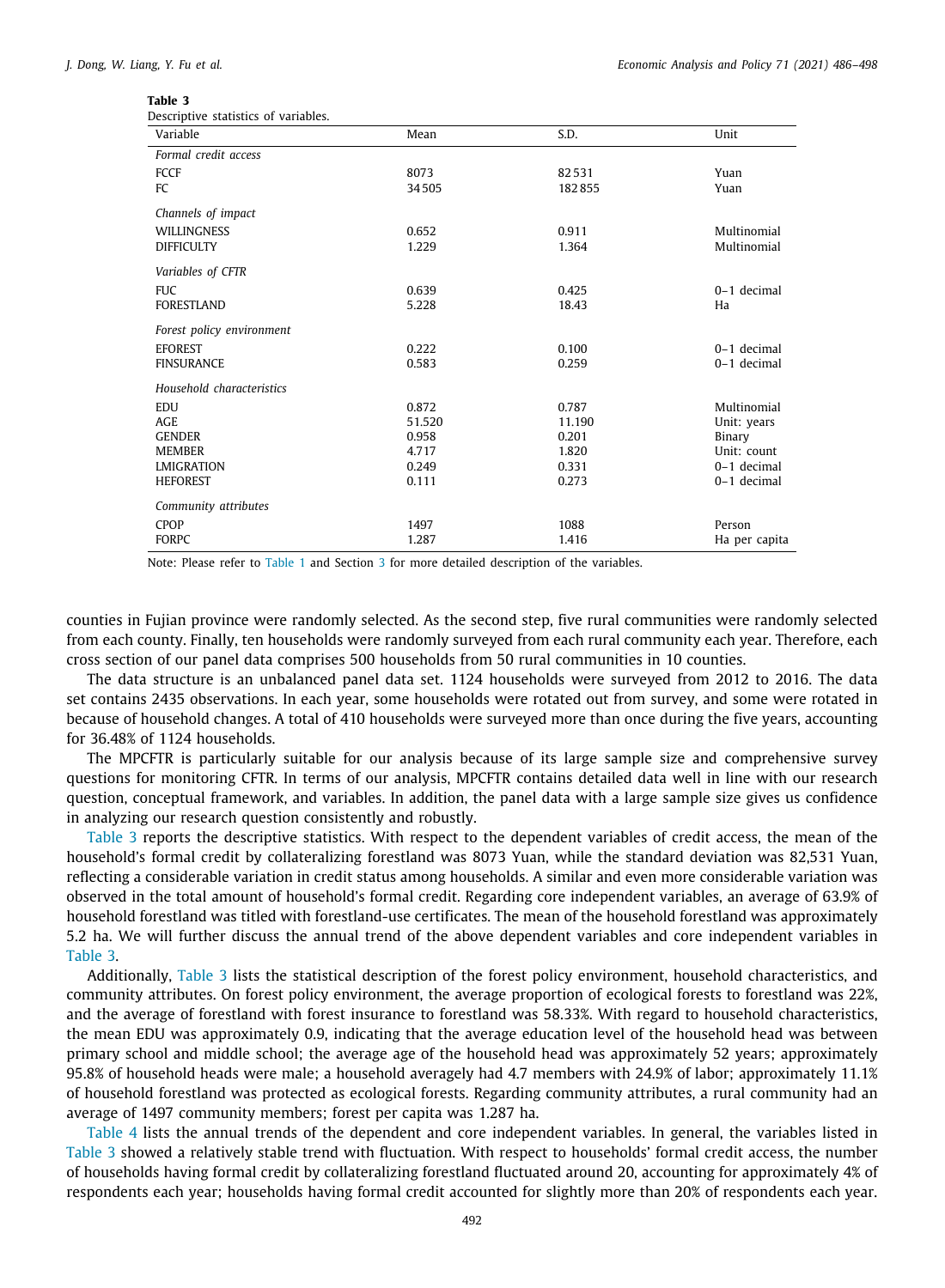<span id="page-7-2"></span>

| Table 4                                    |  |  |
|--------------------------------------------|--|--|
| Americal Americal of Connections districts |  |  |

| Annual trend of formal credit access. |           |           |           |           |           |
|---------------------------------------|-----------|-----------|-----------|-----------|-----------|
|                                       | 2012      | 2013      | 2014      | 2015      | 2016      |
| Total observations                    | 484       | 485       | 492       | 489       | 485       |
| Formal credit access                  |           |           |           |           |           |
| FCCF > 0<br>FC > 0                    | 21<br>105 | 19<br>109 | 18<br>114 | 25<br>101 | 20<br>113 |

### **5. Analytical approach**

<span id="page-7-0"></span>Following the theoretical framework and variables, we employed two types of econometric approaches to examine the impact of FUC and FORESTLAND on households' formal credit access and channels of impact, respectively. First, dependent variables FCCF and FC, are left censored at zero. Only two types of formal credit can be observed: zero and positive amount of formal credit. Ordinary least squares regression (OLS) cannot produce consistently unbiased estimations. As an alternative to OLS, the Tobit model can produce a consistent estimation when the dependent variable is censored [\(Cameron](#page-12-39) [and Trivedi](#page-12-39), [2010](#page-12-39)). Therefore, a Tobit model for panel data was used to examine the impact of FUC and FORESTLAND on households' formal credit access. The equation of the Tobit model is as follows:

$$
y_{it} = \alpha FUC_{it} + \beta FORESTLAND_{it} + X_{i,t}\gamma + u_i + \varepsilon_{i,t}
$$
\n(1)

where  $y_i$  represents the FC or FCCF of household i in period t; *FUC<sub>it</sub>* refers to the status of the forestland-use certificates of household i in period t; *FORESTLANDit* refers to forestland of household i in period t; *Xi*,*<sup>t</sup>* is the set of other independent variables;  $u_i$  is the individual effect of each household;  $\varepsilon_{i,t}$  is the random distribution.

Second, the dependent variables of the channels of impact, WILLINGNESS and DIFFICULTY, are multinomial variables. Such variables are not suitable for estimation using both near probability or binary probability models. Additionally, FUC and FORESTLAND and the other independent variables may not have a linear impact on WILLINGNESS and DIFFICULTY. Therefore, the multinomial logit model is suitable for analyzing the channels of impact in this study [\(Cameron and Trivedi,](#page-12-39) [2010\)](#page-12-39). The probability equation of the multinomial logit model is as follows:

<span id="page-7-3"></span>
$$
Pr(y_{it} = j) = \frac{\exp(\alpha_j FUC_{it} + \beta_j FORESTLAND_{it} + Z_{i,t}\gamma_j)}{\sum_{l=0}^{m} \exp(\alpha_l FUC_{it} + \beta_l FORESTLAND_{it} + Z_{i,t}\gamma_l)}, j = 0, ..., m
$$
\n(2)

where  $y_{it}$  represents WILLINGNESS or DIFFICULTY of household i in period t; *FUC<sub>it</sub>* refers to the status of forestland-use certificates of household i in period t; *FORESTLANDit* refers to forestland of household i in period t; *Zi*,*<sup>t</sup>* is the set of other independent variables; *m* is equal to 2 or 3 when the dependent variable is WILLINGNESS or DIFFICULTY, respectively.

In Eq. [\(2](#page-7-3)), the multinomial logit model cannot be identified directly because more than one solution to coefficients,  $\alpha_j$  $\beta_j$ , and  $\gamma_j$ . To identify the model, we need to set one category of the dependent variable as the base category. Therefore, when WILLINGNESS is the dependent variable, ''no willingness'' is set as the base category. Similarly, when DIFFICULTY is the dependent variable, ''easy'' is set as the base category. The coefficients of independent variables can be interpreted as a change in the relative likelihood of other categories to the base category of the dependent variable. For example, when "no willingness" is set as the base category,  $\alpha_1$  contributes to the changed likelihood of "uncertain willingness" relative to base category "no willingness", and  $\alpha_2$  contributes to the changed likelihood of "certain willingness" relative to the base category, ''no willingness''.

In addition to the selection of econometric approaches, obtaining consistent estimation remains in omitted variables [\(Pan and Zhang](#page-12-40), [2018](#page-12-40); [Zhang and Zhang,](#page-12-41) [2020;](#page-12-41) [Zhang et al.,](#page-12-42) [2020\)](#page-12-42). If omitted variables are correlated with core independent and dependent variables, the estimated coefficients of the core independent variables, FUC and FORESTLAND, will be biased. In this study, such a challenge was minimized in three ways. First, household characteristics and community attributes were included based on the literature. Second, the dummy variables of the counties in Fujian were introduced to represent unobserved and fixed county-level factors. Third, dummy variables for the different years were introduced to capture unobserved time-varying factors.

#### **6. Econometric results**

### <span id="page-7-1"></span>*6.1. Regressions on formal credit access*

[Table](#page-8-0) [5](#page-8-0) reports the regressions analyzing the impact of CFTR reform on household's formal credit access. Columns (1) and (2) included the regressions with the amount of household formal credit by collateralizing forestland and household total formal credit, respectively. We observed a heterogeneous impact of the forestland-use certificates on formal credit access. In column (1), the estimated coefficient of forestland-use certificates was significantly positive at the 1% level, whereas the estimated coefficient of forestland-use certificates in column (2) was insignificantly positive. Additionally, the estimated coefficients of household forestland were consistently positive at the 1% level in columns (1) and (2).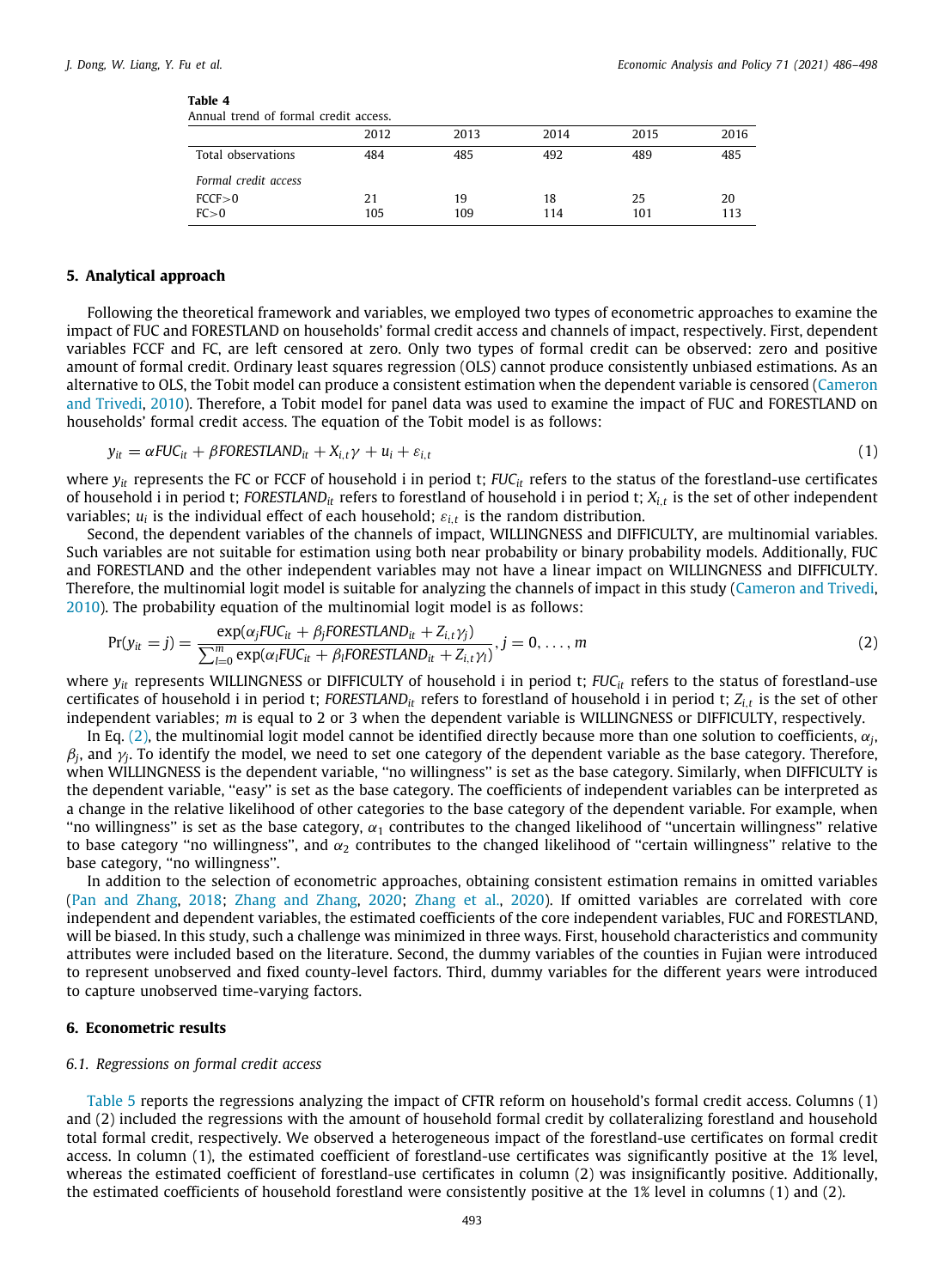<span id="page-8-0"></span>Determinants of household's formal credit access.

| Variables                 | (1)                    | (2)                    |
|---------------------------|------------------------|------------------------|
|                           | FCCF                   | FC                     |
| Variables of CFTR         |                        |                        |
| <b>FUC</b>                | 143,926***             | 13,814                 |
|                           | (40, 481)              | (18,278)               |
| <b>FORESTLAND</b>         | 4869***                | $1781***$              |
|                           | (657.8)                | (319.6)                |
| Forest policy environment |                        |                        |
| <b>EFOREST</b>            | $-5,384,000*$          | $-1,604,000*$          |
|                           | (2,857,000)            | (956, 465)             |
| <b>FINRURANCE</b>         | 10,182                 | 11,063                 |
|                           | (81,046)               | (48,200)               |
| Household characteristics |                        |                        |
| <b>EDU</b>                | $-13,094$              | $21,612**$             |
|                           | (17,249)               | (9716)                 |
| <b>AGE</b>                | $-1992$                | $-4053***$             |
|                           | (1550)                 | (827.5)                |
| <b>GENDER</b>             | 849,908                | 2227                   |
|                           | (20, 290, 000)         | (33, 698)              |
| <b>MEMBER</b>             | $-4108$                | 5221                   |
|                           | (8054)                 | (4303)                 |
| <b>LMIGRATION</b>         | 30,499                 | $-13,585$<br>(23, 862) |
| <b>HEFOREST</b>           | (40, 402)<br>$-31,389$ | 35,478                 |
|                           | (59, 189)              | (24, 785)              |
|                           |                        |                        |
| Community attributes      |                        |                        |
| <b>CPOP</b>               | 31.43                  | 17.31                  |
|                           | (25.12)                | (11.10)                |
| <b>FORPC</b>              | 23,290**               | $-673.6$               |
|                           | (11,746)               | (7273)                 |
| Dummies of county         | YES                    | YES                    |
| Dummies of year           | <b>YES</b>             | <b>YES</b>             |

Notes: Standard errors in parentheses.

<span id="page-8-2"></span>\*Significance level at 10%.

<span id="page-8-3"></span>\*\*Significance level at 5%.

<span id="page-8-1"></span>\*\*\*Significance level at 1%.

Forest policies, household characteristics, and community attributes had heterogeneous impacts on households' formal credit access by collateralizing forestland and total formal credit. In column (1), only the proportion of ecological forests to forestland was significantly negative and forestland per capita in the community was significantly positive. In column (2), the proportion of ecological forests to forestland remain significantly negative. Considering household characteristics, both education of household heads and household members significantly and positively impacted households' total formal credit. The coefficient of age of the household head was significantly negative. Relative to the community attributes, the coefficient of the community population was significantly positive, while the coefficient of forestland per capita in the community was insignificant.

### *6.2. Regressions on channels of impact*

[Table](#page-9-1) [6](#page-9-1) reports determinants of one channel of impact — willingness to access to formal credit. Columns (1) and (2) used ''uncertain willingness'' and ''certain willingness'' as independent variables, respectively, both with ''no willingness'' as the base category. Regarding the variables of CFTR reform, the coefficient of forestland-use certificates on ''uncertain willingness'' was significant and positive in column (1), while the coefficient on ''certain willingness'' was insignificant in column (2). In contrast, household forestland was estimated to have significant and positive impact on ''certain willingness'' but not on ''uncertain willingness''.

Next to the variables of CFTR reform, forest policy environment, household characteristics, and community attributes had distinctly heterogeneous impacts on ''uncertain willingness'' and ''certain willingness'' to access formal credit. In column (1), no coefficients of forest policy environment, household characteristics, and community attributes were found to be significant. In contrast, in column (2), three variables of household characteristics were noted: education level of the household head had a significantly positive impact on ''certain willingness''; the age of the household head had a significantly negative impact on ''certain willingness''; lastly, compared to female household heads, ''certain willingness'' versus ''no willingness'' among male household heads was significantly higher.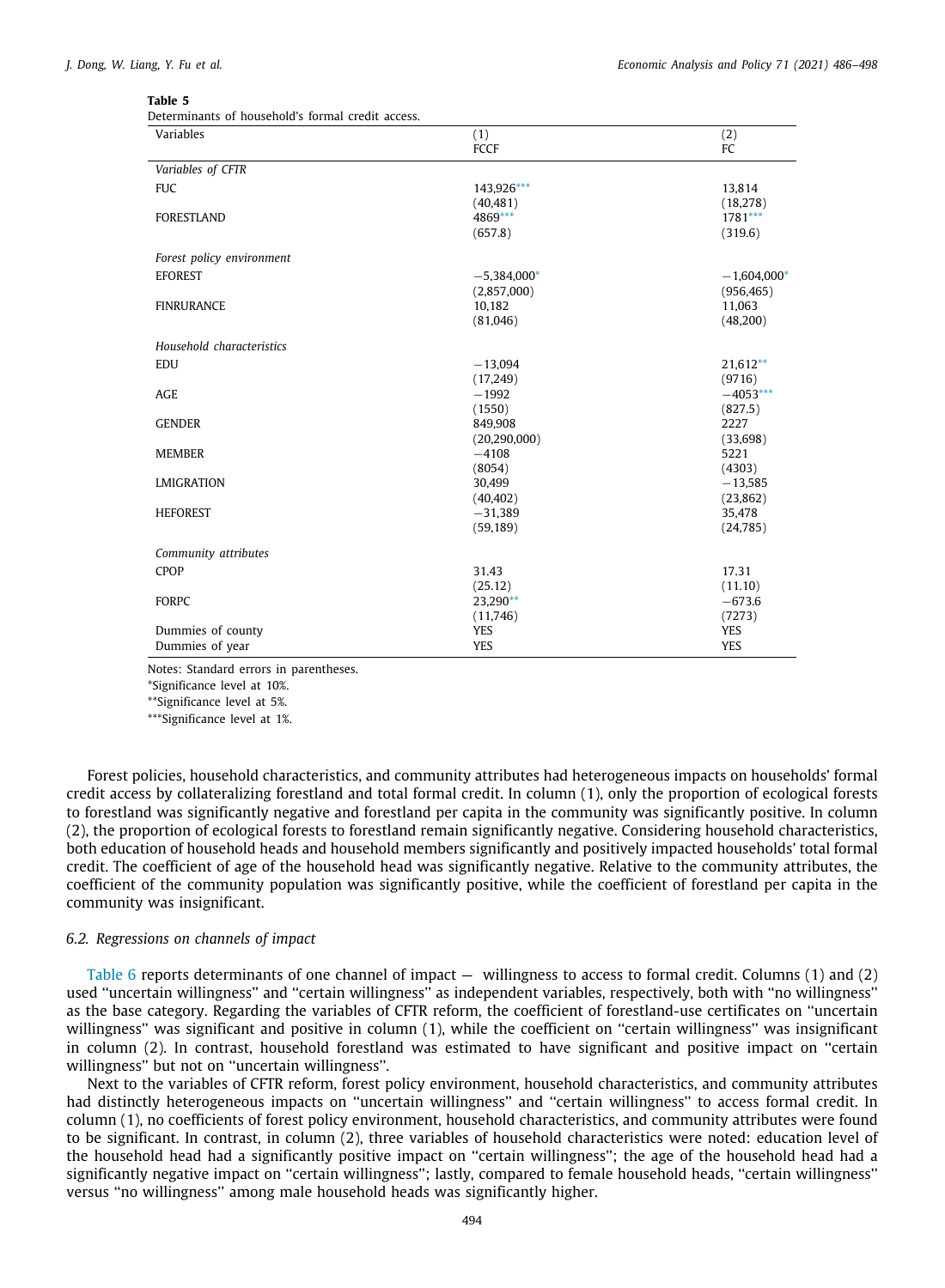<span id="page-9-1"></span>Determinants of channel of impact: willingness to formal credit access.

| (1)                         | (2)                                 |
|-----------------------------|-------------------------------------|
| Uncertain willingness (base | Certain willingness (base category: |
|                             | no willingness)                     |
|                             |                                     |
| $0.591**$                   | 0.00247                             |
| (0.260)                     | (0.131)                             |
| $-0.0270$                   | 0.00978*                            |
| (0.0204)                    | (0.00512)                           |
|                             |                                     |
| 23.91                       | $-4.525$                            |
| (15.47)                     | (6.319)                             |
| $-0.198$                    | $-0.179$                            |
| (1.271)                     | (0.400)                             |
|                             |                                     |
| 0.0818                      | $0.181***$                          |
| (0.149)                     | (0.0699)                            |
| 0.00540                     | $-0.0284***$                        |
| (0.0109)                    | (0.00568)                           |
| 1.148                       | $0.573*$                            |
| (1.032)                     | (0.300)                             |
| $-0.0766$                   | $-0.0363$                           |
| (0.0714)                    | (0.0307)                            |
| 0.198                       | $-0.230$                            |
| (0.354)                     | (0.171)                             |
|                             | 0.169                               |
| (0.428)                     | (0.201)                             |
|                             |                                     |
| $-0.000173$                 | 0.0000443                           |
| (0.000175)                  | (0.000076)                          |
| $-0.0558$                   | 0.0778                              |
| (0.156)                     | (0.0546)                            |
| <b>YES</b>                  | <b>YES</b>                          |
| YES                         | YES                                 |
|                             | category: no willingness)<br>0.155  |

Notes: Robust standard errors in parentheses.

<span id="page-9-3"></span>\*Significance level at 10%.

<span id="page-9-2"></span>\*\*Significance level at 5%.

<span id="page-9-4"></span>\*\*\*Significance level at 1%.

[Table](#page-10-0) [7](#page-10-0) presents regressions on another channel of impact — difficulty in collateralizing forestland for formal credit. We observed that most of the variables were consistent in sign but varied in significance among the three categories of the dependent variables. With respect to CFTR reform, forestland-use certificates had significantly negative impact on ''a little difficult'' over ''easy'' and ''difficult'' over ''easy'' at 10% but remained insignificantly negative in column (3). In other words, the forestland-use certificates helped households to access formal credit easily. However, the coefficients of household forestland in columns (1)–(3) were neither significant nor consistent.

In addition, we observed some significance in the coefficients of household characteristics. First, the proportion of ecological forests to forestland was estimated to be significantly positive in columns (2) and (3). The proportion of forestland with forest insurance to forestland was significantly positive in column (2). The coefficients of gender of the household head were significantly positive in columns (1) and (3) but not in column (2); the coefficients of household members were significantly positive in columns (1) and (2), but not in column (3). The proportion of labor migration to total household laborers had significantly positive impact on the category ''difficult'' over ''easy''. The proportion of ecological forests to household forestland had a significantly negative impact on the category ''a little difficult'' over ''easy''. Finally, no variables of community attributes were significant.

#### **7. Discussion**

<span id="page-9-0"></span>This study attempted to analyze the impact of CFTR on households' formal credit access. Specifically, CFTR was specified as issuing forestland-use certificates and increasing household forestland. One of our main results showed the mixed impact of forestland-use certificates on households' formal credit access. When the formal credit was measured by a household's formal credit by collateralizing forestland, the impact of forestland-use certificates was significantly positive. On the other hand, when the measurement was measured by a household's total formal credit, the impact of the forestland-use certificates was only insignificantly positive. Regarding one channel of impact – willingness to access formal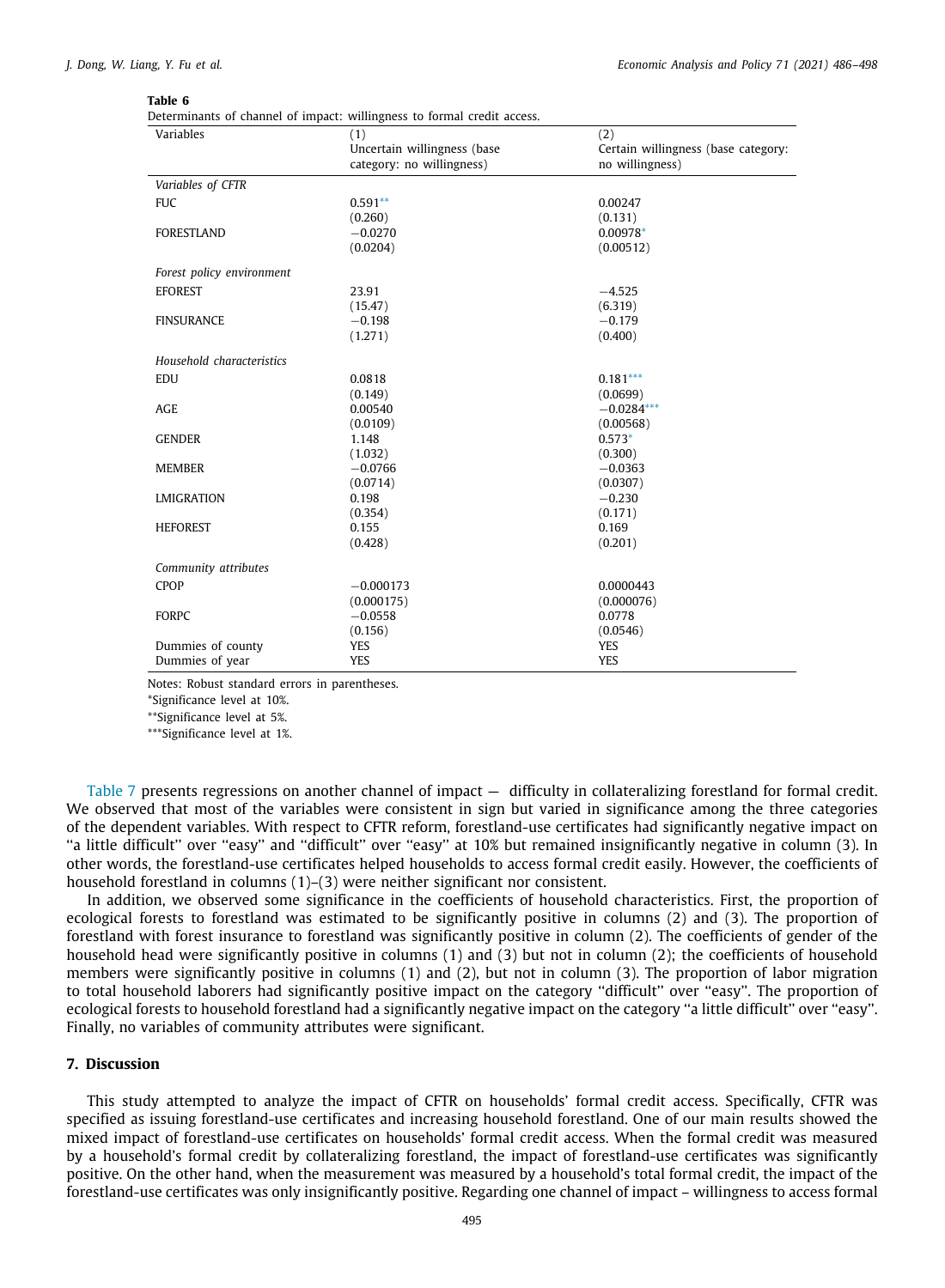<span id="page-10-0"></span>Determinants of channel of impact: institutional constraint in formal credit access.

| Variables                 | (1)                      | (2)                             | (3)                       |
|---------------------------|--------------------------|---------------------------------|---------------------------|
|                           | A little difficult (base | Difficult (base category: easy) | Extremely difficult (base |
|                           | category: easy)          |                                 | category: easy)           |
| Variables of CFTR         |                          |                                 |                           |
| <b>FUC</b>                | $-1.040*$                | $-1.325*$                       | $-1.078$                  |
|                           | (0.547)                  | (0.797)                         | (0.850)                   |
| <b>FORESTLAND</b>         | 0.00118                  | $-0.00392$                      | $-0.0733$                 |
|                           | (0.00461)                | (0.00555)                       | (0.0589)                  |
| Forest policy environment |                          |                                 |                           |
| <b>EFOREST</b>            | 4.467                    | $216.9***$                      | $170.0*$                  |
|                           | (52.38)                  | (67.46)                         | (96.95)                   |
| <b>FINSURANCE</b>         | 0.277                    | $6.063*$                        | $-0.805$                  |
|                           | (1.548)                  | (3.542)                         | (2.363)                   |
| Household characteristics |                          |                                 |                           |
| <b>EDU</b>                | 0.227                    | 0.205                           | $-0.166$                  |
|                           | (0.264)                  | (0.388)                         | (0.436)                   |
| AGE                       | $-0.0125$                | 0.0119                          | 0.0345                    |
|                           | (0.0236)                 | (0.0308)                        | (0.0300)                  |
| <b>GENDER</b>             | $16.93***$               | $1.853**$                       | $16.34***$                |
|                           | (0.773)                  | (0.769)                         | (1.192)                   |
| <b>MEMBER</b>             | $0.254*$                 | $0.450***$                      | $-0.000992$               |
|                           | (0.154)                  | (0.172)                         | (0.206)                   |
| <b>LMIGRATION</b>         | 0.759                    | 1.546                           | 0.0772                    |
|                           | (0.830)                  | (0.983)                         | (1.394)                   |
| <b>HEFOREST</b>           | $-1.748**$               | $-1.301$                        | $-0.935$                  |
|                           | (0.862)                  | (1.010)                         | (1.375)                   |
| Community attributes      |                          |                                 |                           |
| CPOP                      | 0.000332                 | $-0.0000759$                    | 0.000119                  |
|                           | (0.000306)               | (0.000380)                      | (0.000480)                |
| <b>FORPC</b>              | 0.155                    | 0.103                           | 0.229                     |
|                           | (0.172)                  | (0.217)                         | (0.321)                   |
| Dummies of county         | <b>YES</b>               | <b>YES</b>                      | <b>YES</b>                |
| Dummies of year           | <b>YES</b>               | <b>YES</b>                      | <b>YES</b>                |
|                           |                          |                                 |                           |

Notes: Robust standard errors in parentheses.

<span id="page-10-1"></span>\*Significance level at 10%.

<span id="page-10-3"></span>\*\*Significance level at 5%.

<span id="page-10-2"></span>\*\*\*Significance level at 1%.

credit – the impact of forestland-use certificates was significantly positive on households' ''uncertain willingness'' to access formal credit over ''no willingness'' but not significantly positive on households' ''certain willingness'' to access formal credit over ''no willingness''. Regarding institutional constraint, the impact of forestland-use certificates was significantly negative on ''a little difficult'' over ''easy'' and ''difficult'' over ''easy'' but not significant on ''extremely difficult'' over "easy".

Another main result showed the consistently positive impact of household forestland on formal credit access which was measured by a household's formal credit by collateralizing forestland and household's total formal credit. Regarding willingness to access formal credit, the impact of household forestland was significantly positive on households' certain willingness to access formal credit over ''no willingness: but not significantly on households' ''uncertain willingness'' to access formal credit over ''no willingness''. Regarding institutional constraints, the impact of household forestland was not significant for any category over ''easy''.

The results of channels of impact showed that education of the household head and age of the household head changed household willingness to access to formal credit but did not significantly change institutional constraint on formal credit access. The possible explanation is that education of the household head and age of the household head could motivate household's participation in formal credit market but not by collateralizing forestland. Additionally, gender of household head significantly increased household's willingness to formal credit access but significantly increased institutional constraint of formal credit access. The result is that gender of household head did not significantly impact on formal credit access.

The main results could contribute to studies on CFTR. Some studies discovered that formal credit access by collateralizing forestland significantly could increase household forestry investment significantly and positively [\(Liu et al.](#page-12-15), [2017;](#page-12-15) [Xie et al.](#page-12-12), [2014;](#page-12-12) [Yi et al.,](#page-12-14) [2014\)](#page-12-14). Our analysis corroborates that CFTR enabled household's formal credit access by providing households with qualified collaterals. However, our analysis shows two limitations of CFTR. First, the main results only partly coincide with our conceptual framework. Particularly, forestland-use certificates only had a significant and positive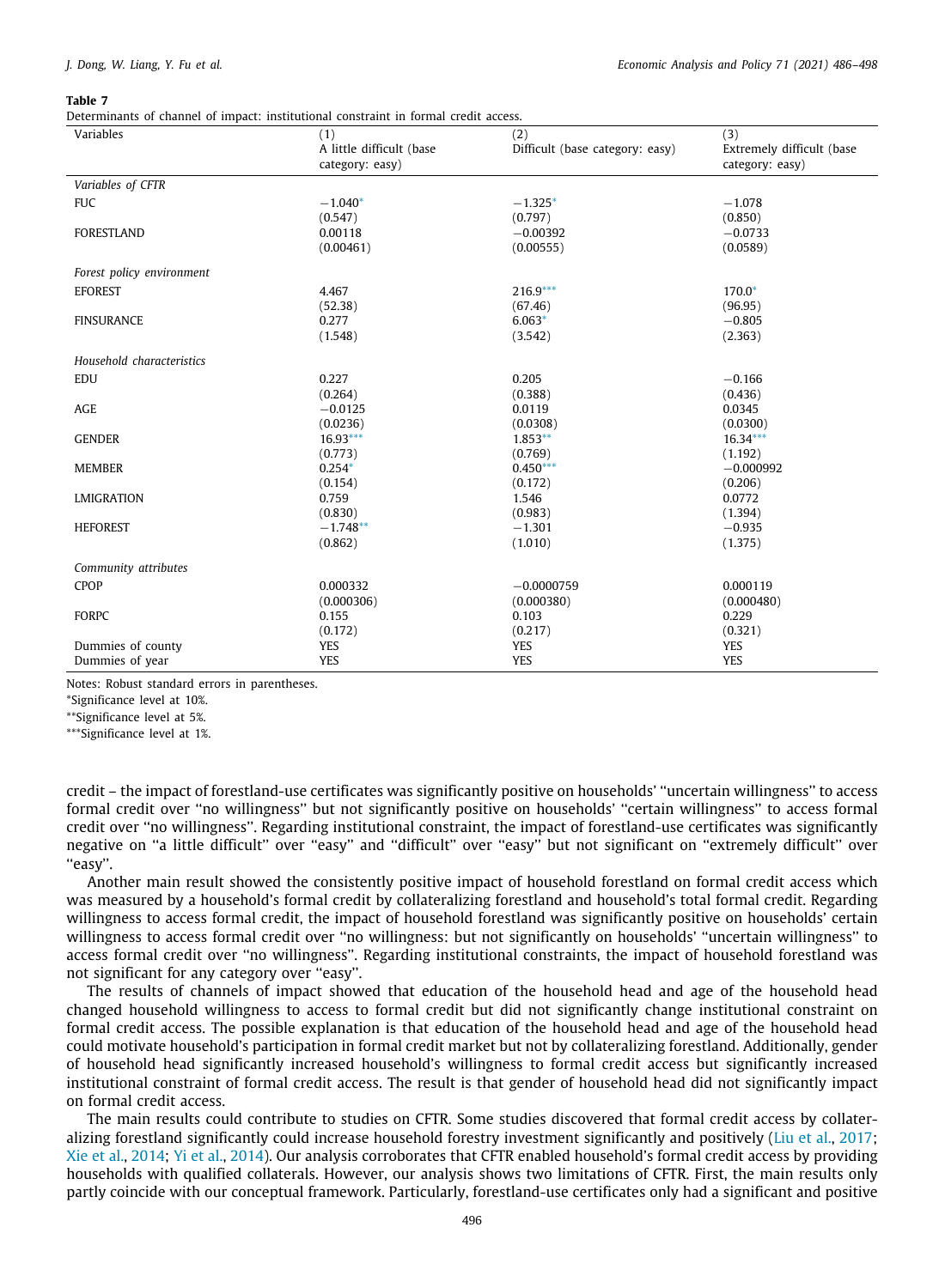impact on households' formal credit by collateralizing forestland but insignificant impact on households' total formal credit. This insignificant impact seems to be due to the failure of the forestland-use certificates to increase households' certain willingness towards formal credit. Despite of this, our evidence confirmed that forestland-use certificates helped households overcome institutional constraints in the formal credit market. Second, household forestland only significantly increased households' certain willingness but did not significantly decrease difficulty on institutional constraints. The main results discovered that the impact of household forestland was significantly positive on both formal credit by collateralizing forestland and total formal credit. Therefore, household willingness to access formal credit and institutional constraints might function differently in formal credit access. A household' s willingness may dominate the household's decision on the total amount of formal credit, while institutional constraints may dominate in households' selection of credit sources.

In addition to the main results, the estimated signs of forest policy environment, household characteristics, and community attributes were consistent with the conceptual framework but provided nuanced findings. In particular, the impact of education of the household head was significantly positive on households' total formal credit but not on formal credit by collateralizing forestland. Next, the age of the household head had significantly negative impact on households' total formal credit but not on formal credit by collateralizing forestland. The results of channels of impact showed that education of the household head and age of the household head changed household willingness to access to formal credit but did not significantly change institutional constraint on formal credit access. The possible explanation is that education of the household head and age of the household head could motivate household's participation in formal credit market but not by collateralizing forestland. Additionally, gender of household head significantly increased household's willingness to formal credit access but significantly increased institutional constraint of formal credit access. The result is that gender of household head did not significantly impact on formal credit access. Finally, forestland per capita in the community had significantly positive impact on formal credit by collateralizing forestland but not on total formal credit. In summary, the expected signs of household characteristics are held on total formal credit, while the abundance of forest resources are held on formal credit.

Our study provides a reflection on devolved forest tenure reform. In current studies, devolved forest tenure reform could improve local forest management by easing institutional constraints ([Adam and Eltayeb,](#page-11-3) [2016;](#page-11-3) [Dang et al.,](#page-12-43) [2018;](#page-12-43) [Xu and Hyde](#page-12-10), [2018\)](#page-12-10). Our analysis contributes to current studies by showing the importance of financial instruments in devolved forest tenure reform. Devolving forests to local households is not the finale during reform. Instead, it is necessary to further increase the availability of financial resources and proper financial instruments.

#### **8. Conclusion**

<span id="page-11-1"></span>This study analyzed the impact of CFTR on households' formal credit access. At the household level, CFTR was empirically measured as forestland-use certificates and household forestland. Our econometric analysis showed four main results. First, forestland-use certificates only had a significantly positive impact on the households' formal credit access measured as formal credit by collateralizing forestland. Second, household forestland had a significantly positive impact on the households' formal credit access measured as total formal credit and formal credit by collateralizing forestland. Third, regarding channels of impact, the households' willingness to access credit is significantly and positively impacted by forestland certificates and household forestland, although the impact of household forestland was more certain. Fourth, on another channel of impact, the institutional constraint of formal credit access was significantly and positively impacted by forestland-use certificates but not by household forestland. In addition to the main results, the education and age of the household head and abundance of community forest resources had impacts on households' formal credit access.

Our analysis contains implications on the appropriate use of formal credit as a financial instrument in devolved forest tenure reform. Government policies could further correct institutional constraints related to credit access, e.g., asymmetric information in credit markets. In addition, financial institutions should provide valid information for rural households about the formal credit by collateralizing forestland.

Our analysis could shed light upon future research. Future research could further investigate potential channels of impact through which devolved forest tenure reform could impact on household's formal credit access for Households. Finally, future research could analyze whether household's credit access could improve the sustainable use of forest resources.

# **Declaration of competing interest**

The authors declare that they have no known competing financial interests or personal relationships that could have appeared to influence the work reported in this paper.

#### **References**

<span id="page-11-3"></span><span id="page-11-2"></span><span id="page-11-0"></span>[Adam, Y.O., Eltayeb, A.M., 2016. Forestry decentralization and poverty alleviation: A review. Forest Policy Econ. 73, 300–307.](http://refhub.elsevier.com/S0313-5926(21)00076-X/sb1) [Arts, B., de Koning, J., 2017. Community forest management: An assessment and explanation of its performance through QCA. World Dev. 96, 315–325.](http://refhub.elsevier.com/S0313-5926(21)00076-X/sb2) [Badeeb, R.A., Lean, H.H., Clark, J., 2017. The evolution of the natural resource curse thesis: A critical literature survey. Resour. Policy 51, 123–134.](http://refhub.elsevier.com/S0313-5926(21)00076-X/sb3)